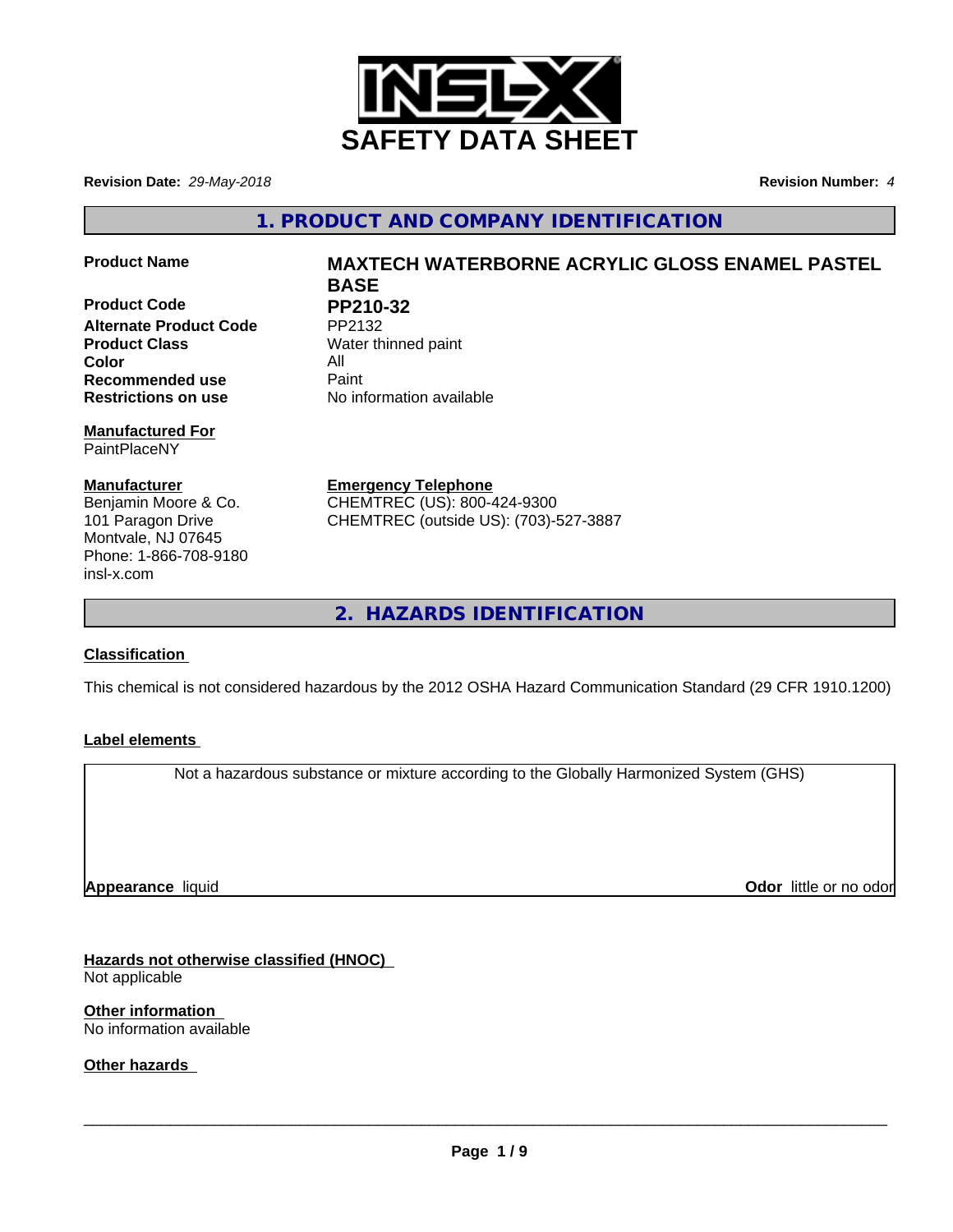**CAUTION:** All floor coatings may become slippery when wet. Where non-skid characteristics are desired, a small amount of clean sand may be added. Stir often during application.

## **3. COMPOSITION INFORMATION ON COMPONENTS**

| <b>Chemical name</b>                                                         | <b>CAS No.</b> | Weight-% |
|------------------------------------------------------------------------------|----------------|----------|
| Titanium dioxide                                                             | 13463-67-7     | 25       |
| Propanoic acid, 2-methyl-, monoester with<br>2,2,4-trimethyl-1,3-pentanediol | 25265-77-4     | ιv       |
| Kaolin                                                                       | 1332-58-7      |          |
| Silica, amorphous                                                            | 7631-86-9      |          |
| Ammonia                                                                      | 7664-41-7      | 0.5      |

|                                                  | 4. FIRST AID MEASURES                                                                                                                   |  |
|--------------------------------------------------|-----------------------------------------------------------------------------------------------------------------------------------------|--|
| <b>General Advice</b>                            | No hazards which require special first aid measures.                                                                                    |  |
| <b>Eye Contact</b>                               | Rinse thoroughly with plenty of water for at least 15 minutes and consult a<br>physician.                                               |  |
| <b>Skin Contact</b>                              | Wash off immediately with soap and plenty of water while removing all<br>contaminated clothes and shoes.                                |  |
| Inhalation                                       | Move to fresh air. If symptoms persist, call a physician.                                                                               |  |
| Ingestion                                        | Clean mouth with water and afterwards drink plenty of water. Consult a physician<br>if necessary.                                       |  |
| <b>Most Important</b><br><b>Symptoms/Effects</b> | None known.                                                                                                                             |  |
| <b>Notes To Physician</b>                        | Treat symptomatically.                                                                                                                  |  |
|                                                  | 5. FIRE-FIGHTING MEASURES                                                                                                               |  |
| <b>Suitable Extinguishing Media</b>              | Use extinguishing measures that are appropriate to local<br>المتوجود والمتاريقين والمسالم والمتاريخ المتال والمستوات والمستحدث والمسالم |  |

| circumstances and the surrounding environment.                                                                                               |
|----------------------------------------------------------------------------------------------------------------------------------------------|
| As in any fire, wear self-contained breathing apparatus<br>pressure-demand, MSHA/NIOSH (approved or equivalent)<br>and full protective gear. |
| Closed containers may rupture if exposed to fire or<br>extreme heat.                                                                         |
| No.                                                                                                                                          |
| No                                                                                                                                           |
| Not applicable<br>Not applicable                                                                                                             |
|                                                                                                                                              |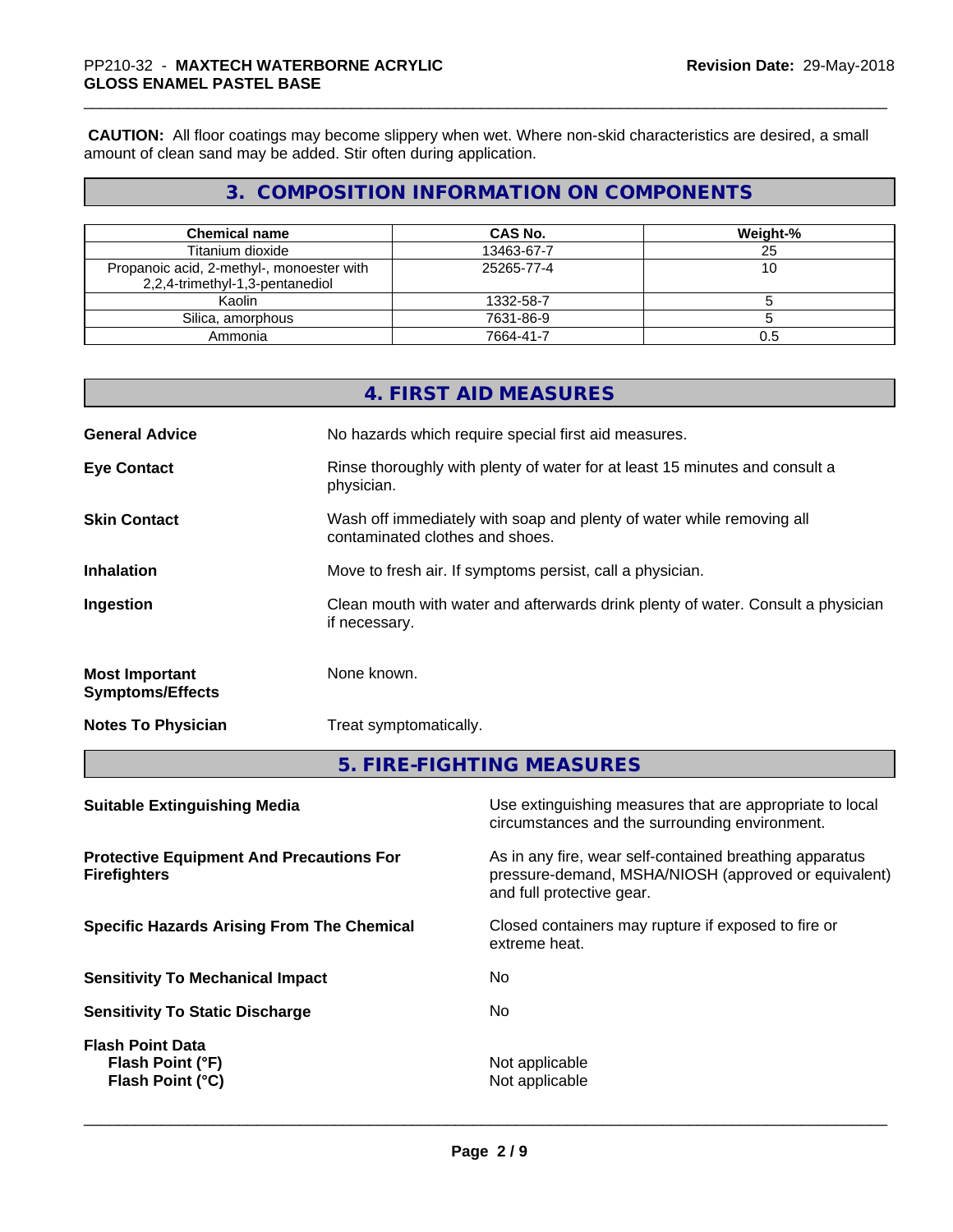| Method                                  |                                                               |                 | Not applicable                   |                                |
|-----------------------------------------|---------------------------------------------------------------|-----------------|----------------------------------|--------------------------------|
|                                         | <b>Flammability Limits In Air</b>                             |                 |                                  |                                |
|                                         | Lower flammability limit:<br><b>Upper flammability limit:</b> |                 | Not applicable<br>Not applicable |                                |
| <b>NFPA</b>                             | Health: 1                                                     | Flammability: 0 | <b>Instability: 0</b>            | <b>Special: Not Applicable</b> |
| <b>NFPA Legend</b><br>0 - Not Hazardous |                                                               |                 |                                  |                                |

- 
- 1 Slightly
- 2 Moderate
- 3 High
- 4 Severe

*The ratings assigned are only suggested ratings, the contractor/employer has ultimate responsibilities for NFPA ratings where this system is used.*

*Additional information regarding the NFPA rating system is available from the National Fire Protection Agency (NFPA) at www.nfpa.org.*

## **6. ACCIDENTAL RELEASE MEASURES**

| <b>Personal Precautions</b>      | Avoid contact with skin, eyes and clothing. Ensure adequate ventilation.                                                                                                         |  |  |
|----------------------------------|----------------------------------------------------------------------------------------------------------------------------------------------------------------------------------|--|--|
| <b>Other Information</b>         | Prevent further leakage or spillage if safe to do so.                                                                                                                            |  |  |
| <b>Environmental precautions</b> | See Section 12 for additional Ecological Information.                                                                                                                            |  |  |
| <b>Methods for Cleaning Up</b>   | Soak up with inert absorbent material. Sweep up and shovel into suitable<br>containers for disposal.                                                                             |  |  |
|                                  | 7. HANDLING AND STORAGE                                                                                                                                                          |  |  |
| <b>Handling</b>                  | Avoid contact with skin, eyes and clothing. Avoid breathing vapors, spray mists or<br>sanding dust. In case of insufficient ventilation, wear suitable respiratory<br>equipment. |  |  |
| <b>Storage</b>                   | Keep container tightly closed. Keep out of the reach of children.                                                                                                                |  |  |
| <b>Incompatible Materials</b>    | No information available                                                                                                                                                         |  |  |
|                                  |                                                                                                                                                                                  |  |  |

**8. EXPOSURE CONTROLS/PERSONAL PROTECTION**

## **Exposure Limits**

| <b>Chemical name</b> | <b>ACGIH TLV</b>         | <b>OSHA PEL</b>                                        |
|----------------------|--------------------------|--------------------------------------------------------|
| Titanium dioxide     | 10 mg/m $3$ - TWA        | 15 mg/m <sup>3</sup> - TWA                             |
| Kaolin               | $2 \text{ mg/m}^3$ - TWA | 15 mg/m <sup>3</sup> - TWA<br>$5 \text{ mg/m}^3$ - TWA |
| Silica, amorphous    | N/E                      | 20 mppcf - TWA                                         |
| Ammonia              | 25 ppm - TWA             | 50 ppm - TWA                                           |
|                      | 35 ppm - STEL            | 35 mg/m <sup>3</sup> - TWA                             |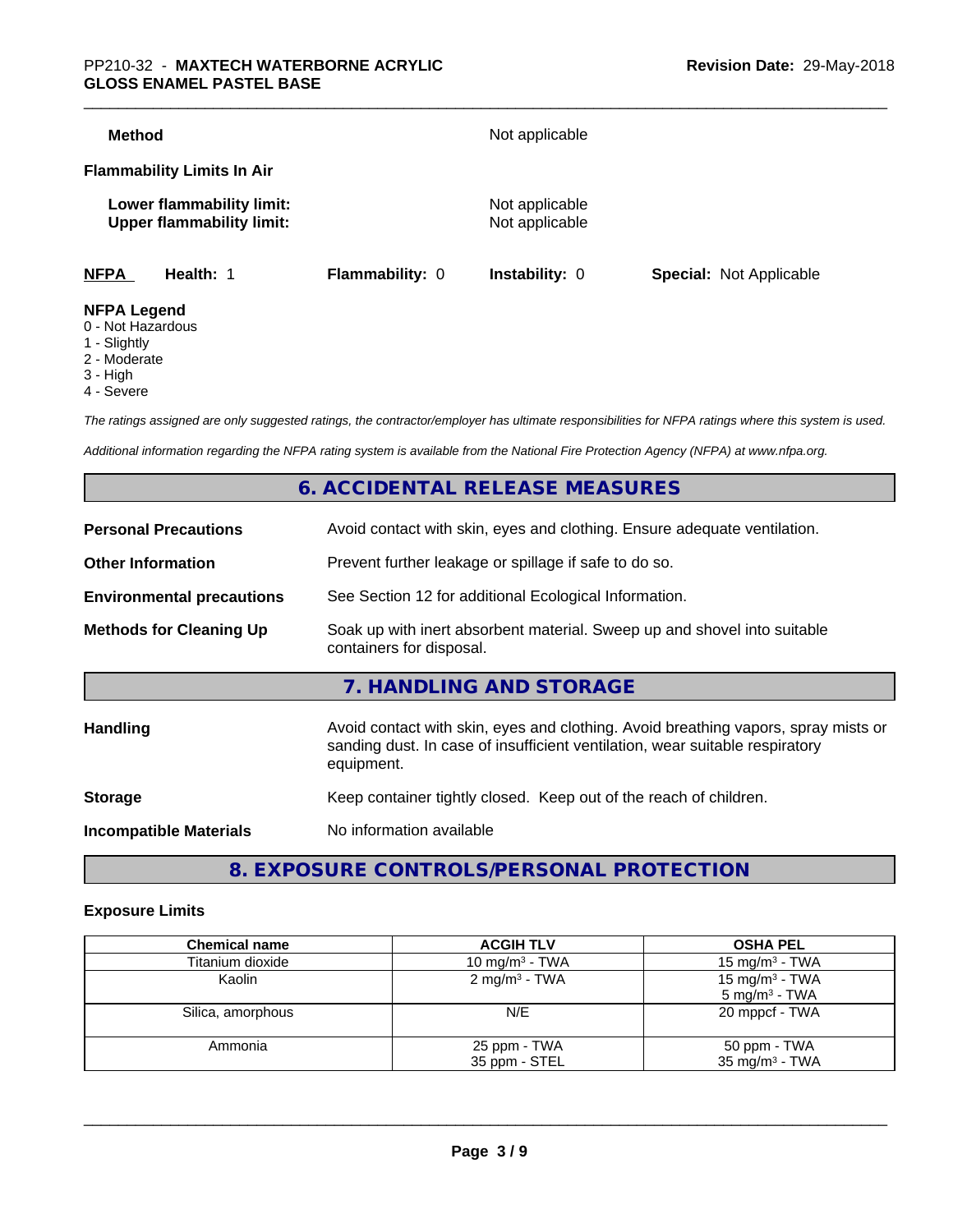#### **Legend**

ACGIH - American Conference of Governmental Industrial Hygienists Exposure Limits OSHA - Occupational Safety & Health Administration Exposure Limits N/E - Not Established

| <b>Engineering Measures</b>          | Ensure adequate ventilation, especially in confined areas.                                                                          |  |  |
|--------------------------------------|-------------------------------------------------------------------------------------------------------------------------------------|--|--|
| <b>Personal Protective Equipment</b> |                                                                                                                                     |  |  |
| <b>Eye/Face Protection</b>           | Safety glasses with side-shields.                                                                                                   |  |  |
| <b>Skin Protection</b>               | Protective gloves and impervious clothing.                                                                                          |  |  |
| <b>Respiratory Protection</b>        | In case of insufficient ventilation wear suitable respiratory equipment.                                                            |  |  |
| <b>Hygiene Measures</b>              | Avoid contact with skin, eyes and clothing. Remove and wash contaminated<br>clothing before re-use. Wash thoroughly after handling. |  |  |

## **9. PHYSICAL AND CHEMICAL PROPERTIES**

**Appearance** liquid **Odor** little or no odor **Odor Threshold No information available No information available Density (lbs/gal)** 10.30 - 10.40 **Specific Gravity** 1.23 - 1.25 **pH pH**  $\blacksquare$ **Viscosity (cps)** No information available **Solubility(ies)** No information available **Water solubility** No information available **Evaporation Rate No information available No information available Vapor pressure @20 °C (kPa)** No information available **Vapor density**<br> **We Solids**<br>
We Solids
2019 Wt. % Solids **Vol. % Solids** 30 - 40 **Wt. % Volatiles** 45 - 55 **Vol. % Volatiles** 60 - 70 **VOC Regulatory Limit (g/L)** < 250 **Boiling Point (°F)** 212 **Boiling Point (°C)** 100 **Freezing Point (°F)** 32 **Freezing Point (°C)** 0 **Flash Point (°F)**<br> **Flash Point (°C)**<br> **Flash Point (°C)**<br> **Not** applicable<br>
Not applicable **Flash Point (°C)**<br>Method **Flammability (solid, gas)**<br> **Upper flammability limit:**<br>
Upper flammability limit: **Upper flammability limit:**<br> **Lower flammability limit:** Not applicable Not applicable **Lower flammability limit: Autoignition Temperature (°F)** No information available **Autoignition Temperature (°C)** No information available **Decomposition Temperature (°F)** No information available **Decomposition Temperature (°C)** No information available **Partition coefficient** No information available

**Not applicable**<br>Not applicable

## **10. STABILITY AND REACTIVITY**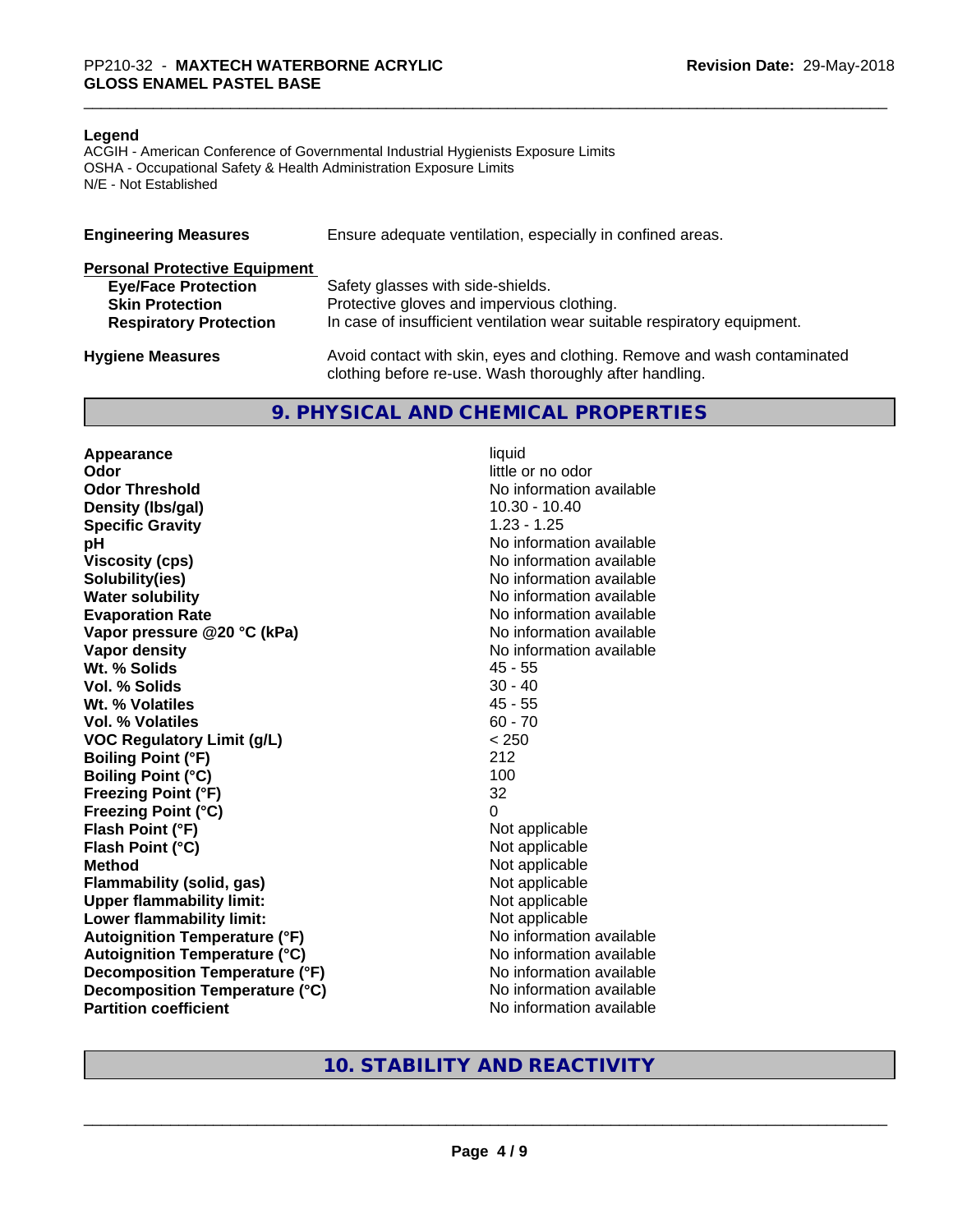| <b>Reactivity</b>                         | Not Applicable                           |
|-------------------------------------------|------------------------------------------|
| <b>Chemical Stability</b>                 | Stable under normal conditions.          |
| <b>Conditions to avoid</b>                | Prevent from freezing.                   |
| <b>Incompatible Materials</b>             | No materials to be especially mentioned. |
| <b>Hazardous Decomposition Products</b>   | None under normal use.                   |
| <b>Possibility of hazardous reactions</b> | None under normal conditions of use.     |

## **11. TOXICOLOGICAL INFORMATION**

| <b>Product Information</b>               |                                                                                                                 |
|------------------------------------------|-----------------------------------------------------------------------------------------------------------------|
| Information on likely routes of exposure |                                                                                                                 |
| <b>Principal Routes of Exposure</b>      | Eye contact, skin contact and inhalation.                                                                       |
| <b>Acute Toxicity</b>                    |                                                                                                                 |
| <b>Product Information</b>               | No information available                                                                                        |
|                                          | Symptoms related to the physical, chemical and toxicological characteristics                                    |
| <b>Symptoms</b>                          | No information available                                                                                        |
|                                          | Delayed and immediate effects as well as chronic effects from short and long-term exposure                      |
| Eye contact                              | May cause slight irritation.                                                                                    |
| <b>Skin contact</b>                      | Substance may cause slight skin irritation. Prolonged or repeated contact may dry<br>skin and cause irritation. |
| <b>Inhalation</b>                        | May cause irritation of respiratory tract.                                                                      |
| Ingestion                                | Ingestion may cause gastrointestinal irritation, nausea, vomiting and diarrhea.                                 |
| <b>Sensitization</b>                     | No information available                                                                                        |
| <b>Neurological Effects</b>              | No information available.                                                                                       |
| <b>Mutagenic Effects</b>                 | No information available.                                                                                       |
| <b>Reproductive Effects</b>              | No information available.                                                                                       |
| <b>Developmental Effects</b>             | No information available.                                                                                       |
| <b>Target organ effects</b>              | No information available.                                                                                       |
| <b>STOT - single exposure</b>            | No information available.                                                                                       |
| <b>STOT - repeated exposure</b>          | No information available.                                                                                       |
| Other adverse effects                    | No information available.                                                                                       |
| <b>Aspiration Hazard</b>                 | No information available                                                                                        |
| <b>Numerical measures of toxicity</b>    |                                                                                                                 |

**The following values are calculated based on chapter 3.1 of the GHS document**

| ATEmix (oral)                        | 18357 mg/kg |
|--------------------------------------|-------------|
| <b>ATEmix (dermal)</b>               | 62406 mg/kg |
| <b>ATEmix (inhalation-dust/mist)</b> | 116.2 ma/L  |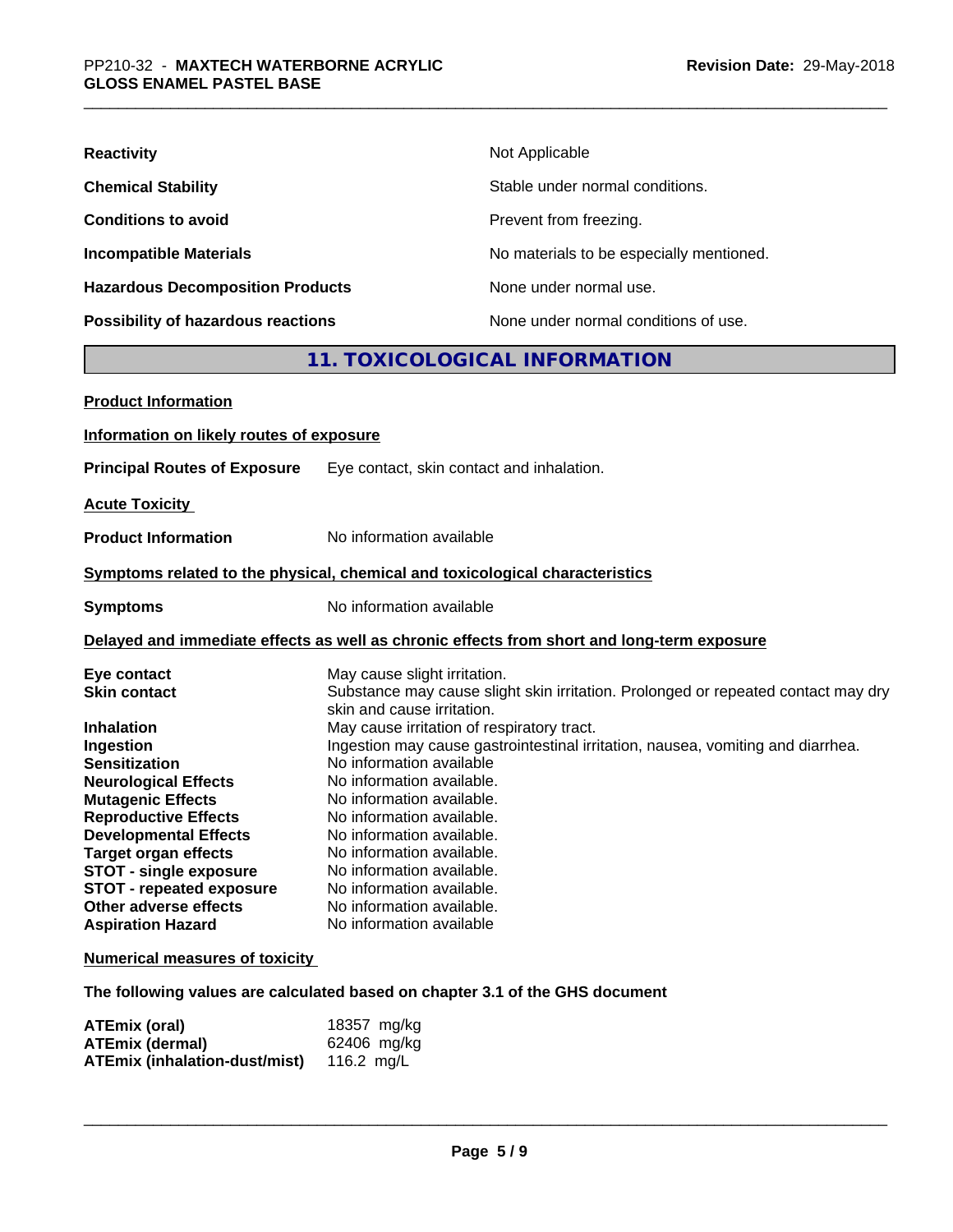## **Component Information**

Titanium dioxide LD50 Oral: > 10000 mg/kg (Rat) Kaolin LD50 Oral: > 5000 mg/kg (Rat) Silica, amorphous LD50 Oral: > 5000 mg/kg (Rat) LD50 Dermal: 2,000 mg/kg (Rabbit) LC50 Inhalation (Dust): > 2 mg/L Ammonia LC50 Inhalation (Vapor): 2000 ppm (Rat, 4 hr.)

#### **Carcinogenicity**

*The information below indicateswhether each agency has listed any ingredient as a carcinogen:.*

| <b>Chemical</b><br>name                | <b>IARC</b>                    | NTP | <b>OSHA</b> |
|----------------------------------------|--------------------------------|-----|-------------|
|                                        | . .<br>2B<br>Human<br>Possible |     | ∟isted      |
| $- - -$<br>. dioxide<br><b>itanium</b> | Carcinoɑen                     |     |             |

• Although IARC has classified titanium dioxide as possibly carcinogenic to humans (2B), their summary concludes: "No significant exposure to titanium dioxide is thought to occur during the use of products in which titanium dioxide is bound to other materials, such as paint."

#### **Legend**

IARC - International Agency for Research on Cancer NTP - National Toxicity Program OSHA - Occupational Safety & Health Administration

**12. ECOLOGICAL INFORMATION**

## **Ecotoxicity Effects**

The environmental impact of this product has not been fully investigated.

## **Product Information**

## **Acute Toxicity to Fish**

No information available

#### **Acute Toxicity to Aquatic Invertebrates**

No information available

#### **Acute Toxicity to Aquatic Plants**

No information available

#### **Persistence / Degradability**

No information available.

## **Bioaccumulation**

No information available.

#### **Mobility in Environmental Media**

No information available.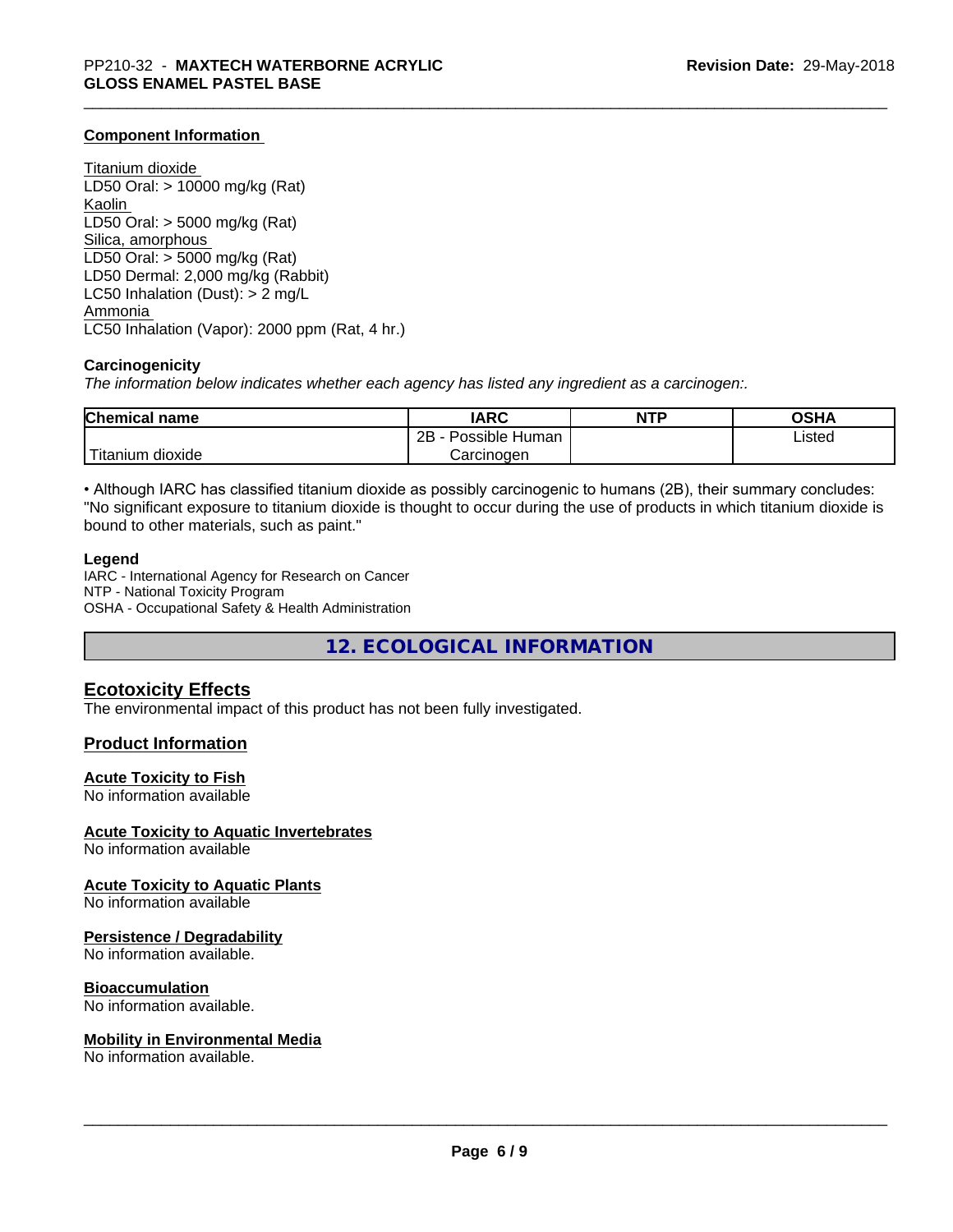| Ozone<br>No information available                                          |                                                                                                                                                                                                                           |
|----------------------------------------------------------------------------|---------------------------------------------------------------------------------------------------------------------------------------------------------------------------------------------------------------------------|
| <b>Component Information</b>                                               |                                                                                                                                                                                                                           |
| <b>Acute Toxicity to Fish</b>                                              |                                                                                                                                                                                                                           |
| Titanium dioxide<br>LC50: > 1000 mg/L (Fathead Minnow - 96 hr.)            |                                                                                                                                                                                                                           |
| <b>Acute Toxicity to Aquatic Invertebrates</b><br>No information available |                                                                                                                                                                                                                           |
| <b>Acute Toxicity to Aquatic Plants</b><br>No information available        |                                                                                                                                                                                                                           |
|                                                                            | 13. DISPOSAL CONSIDERATIONS                                                                                                                                                                                               |
| <b>Waste Disposal Method</b>                                               | Dispose of in accordance with federal, state, and local regulations. Local<br>requirements may vary, consult your sanitation department or state-designated<br>environmental protection agency for more disposal options. |
|                                                                            | 14. TRANSPORT INFORMATION                                                                                                                                                                                                 |
| <b>DOT</b>                                                                 | Not regulated                                                                                                                                                                                                             |
| <b>ICAO / IATA</b>                                                         | Not regulated                                                                                                                                                                                                             |
| <b>IMDG / IMO</b>                                                          | Not regulated                                                                                                                                                                                                             |
|                                                                            | 15. REGULATORY INFORMATION                                                                                                                                                                                                |
| <b>International Inventories</b>                                           |                                                                                                                                                                                                                           |
| <b>TSCA: United States</b><br><b>DSL: Canada</b>                           | Yes - All components are listed or exempt.<br>Yes - All components are listed or exempt.                                                                                                                                  |
| <b>Federal Regulations</b>                                                 |                                                                                                                                                                                                                           |
| SARA 311/312 hazardous categorization                                      |                                                                                                                                                                                                                           |

| Nο |
|----|
| Nο |
| Nο |
| Nο |
| Nο |
|    |

## **SARA 313**

Section 313 of Title III of the Superfund Amendments and Reauthorization Act of 1986 (SARA). This product contains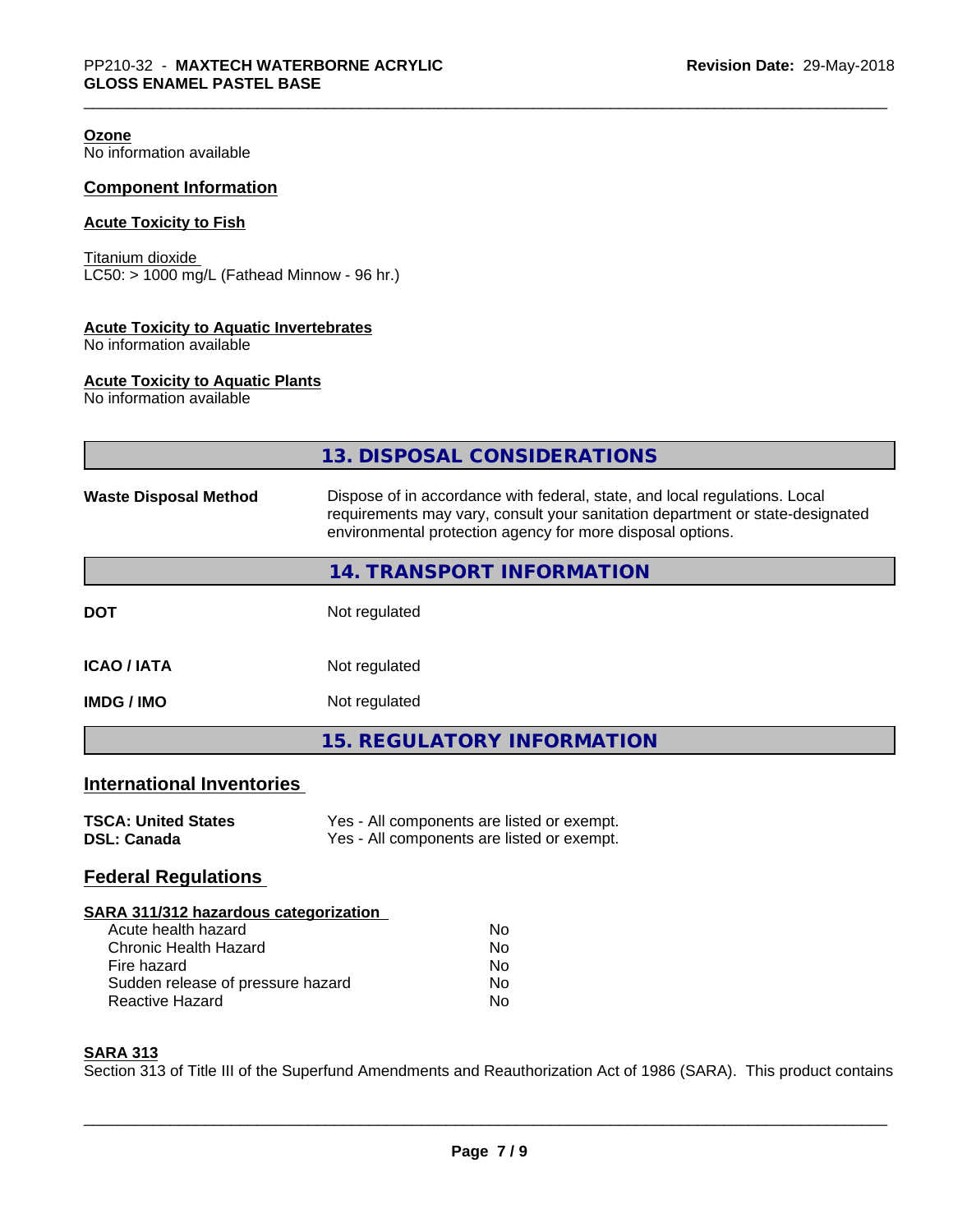a chemical or chemicals which are subject to the reporting requirements of the Act and Title 40 of the Code of Federal Regulations, Part 372:

| <b>Chemical name</b>              | CAS No.  | Weight-% | <b>CERCLA/SARA 313</b><br>(de minimis concentration) |
|-----------------------------------|----------|----------|------------------------------------------------------|
| Diethylene glycol monoethyl ether | 111-90-0 |          |                                                      |

### **Clean Air Act,Section 112 Hazardous Air Pollutants (HAPs) (see 40 CFR 61)**

This product contains the following HAPs:

*None*

## **US State Regulations**

## **California Proposition 65**

**A** WARNING: Cancer and Reproductive Harm– www.P65warnings.ca.gov

### **State Right-to-Know**

| <b>Chemical name</b>              | <b>Massachusetts</b> | <b>New Jersey</b> | Pennsylvania |
|-----------------------------------|----------------------|-------------------|--------------|
| Titanium dioxide                  |                      |                   |              |
| Diethylene glycol monoethyl ether |                      |                   |              |
| Kaolin                            |                      |                   |              |
| Silica, amorphous                 |                      |                   |              |

#### **Legend**

X - Listed

| <b>16. OTHER INFORMATION</b>                                                                                                                          |                                                    |                                                                            |                      |                                                                                                                                                 |  |  |  |
|-------------------------------------------------------------------------------------------------------------------------------------------------------|----------------------------------------------------|----------------------------------------------------------------------------|----------------------|-------------------------------------------------------------------------------------------------------------------------------------------------|--|--|--|
| HMIS -                                                                                                                                                | Health: 1                                          | <b>Flammability: 0</b>                                                     | <b>Reactivity: 0</b> | $PPE: -$                                                                                                                                        |  |  |  |
| <b>HMIS Legend</b><br>0 - Minimal Hazard<br>1 - Slight Hazard<br>2 - Moderate Hazard<br>3 - Serious Hazard<br>4 - Severe Hazard<br>* - Chronic Hazard | present under the actual normal conditions of use. | X - Consult your supervisor or S.O.P. for "Special" handling instructions. |                      | Note: The PPE rating has intentionally been left blank. Choose appropriate PPE that will protect employees from the hazards the material will   |  |  |  |
|                                                                                                                                                       |                                                    |                                                                            |                      | Caution: HMIS® ratings are based on a 0-4 rating scale, with 0 representing minimal hazards or risks, and 4 representing significant hazards or |  |  |  |

*risks. Although HMISÒ ratings are not required on MSDSs under 29 CFR 1910.1200, the preparer, has chosen to provide them. HMISÒ ratings are to be used only in conjunction with a fully implemented HMISÒ program by workers who have received appropriate HMISÒ training. HMISÒ is a registered trade and service mark of the NPCA. HMISÒ materials may be purchased exclusively from J. J. Keller (800) 327-6868.*

 **WARNING!** If you scrape, sand, or remove old paint, you may release lead dust. LEAD IS TOXIC. EXPOSURE TO